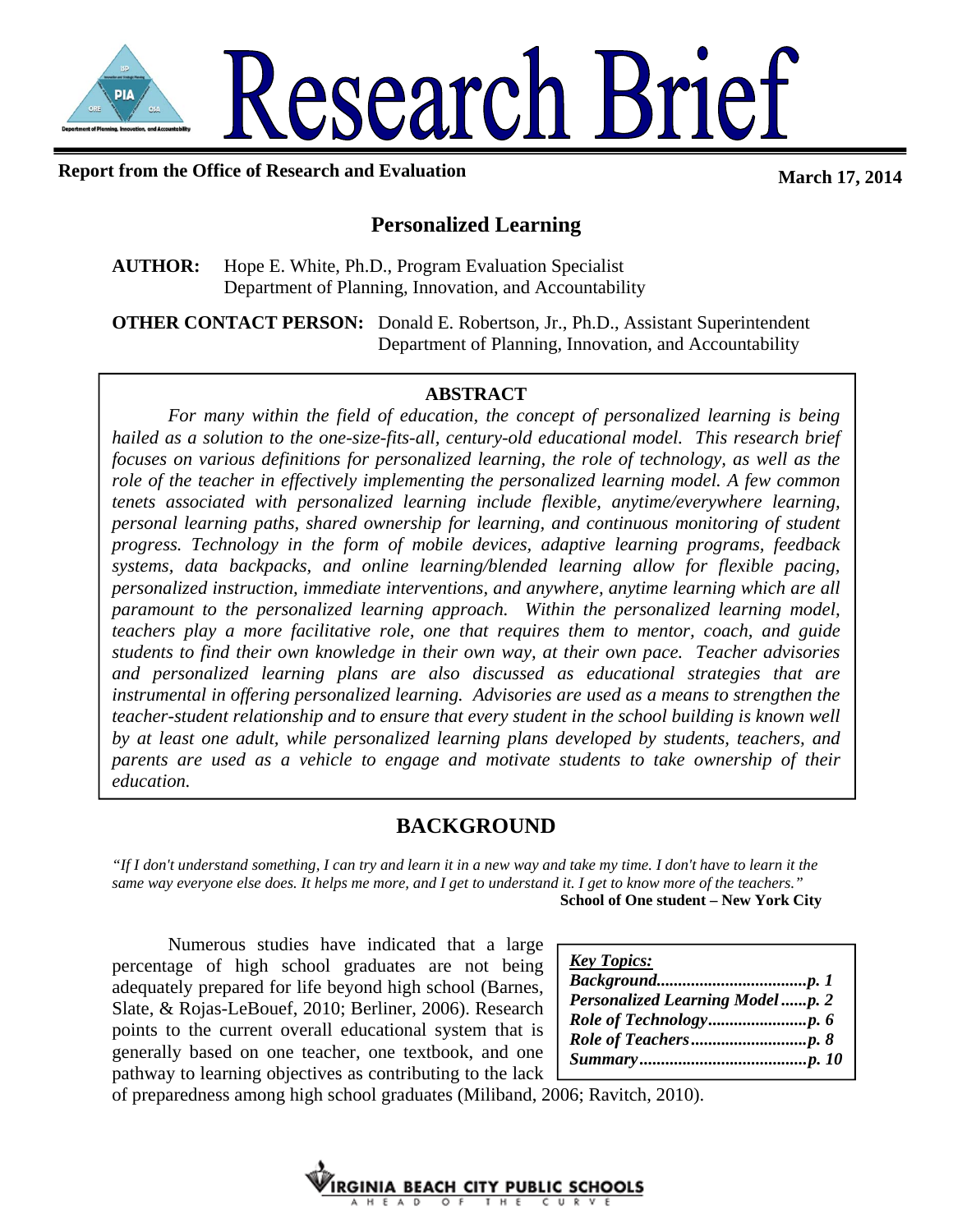### *Personalized Learning Model*

Educators, policymakers, and administrators continue to grapple with what efforts need to be employed in order to address this ever-growing issue. One such concept that has been suggested as a way to address the lack of preparedness among high school graduates is personalized learning. Personalized learning is in direct opposition to the one-size-fits-all model because it focuses on the direct needs of the individual student. While there are a number of definitions offered for personalized learning, the most cited definition is from the U.S. Department of Education (DOE) as stated in the 2010 National Education Technology Plan, "Transforming American Education: Learning Powered by Technology" report. The U.S. Department of Education defines personalized learning as:

Instruction that is paced to learning needs, tailored to learning preferences, and tailored to the specific interests of different learners. In an environment that is fully personalized, the learning objectives and content as well as the method and pace may all vary (so personalization encompasses differentiation and individualization).

Several educational organizations have made efforts to expand upon the basic tenets related to personalized learning that are student-focused as opposed to teacher- or curriculum-focused. According to the Bill and Melinda Gates Foundation, personalized learning should consist of experiences for all students which include:

- $\triangleright$  Learner profiles that capture individual skills, gaps, strengths, weaknesses, interests and aspirations;
- $\triangleright$  Personal learning paths that encompass learning goals and objectives and learning experiences that are diverse and matched to the individual needs of students;
- $\triangleright$  Individual mastery that involves continually assessing progress against clearly defined standards and goals, with advancement based on demonstrated mastery; and
- $\triangleright$  Flexible learning environments which could include multiple instructional delivery approaches that continuously optimize available resources in support of student learning (Laurans, Derr, & Turco, 2013).

Participants at an Innovate to Educate: System [Re]Design for Personalized Learning 2010 symposium agreed on five essential elements of personalized learning which included:

- $\triangleright$  Flexible, anytime/everywhere learning;
- $\triangleright$  Redefining the teacher role,
- $\triangleright$  Project-based authentic learning:
- $\triangleright$  Student-driven learning paths; and
- Mastery/competency-based progression/pace" (Wolf, 2010).

The symposium participants also agreed on five policy enablers which included redefining the use of time (Carnegie Unit/Calendar); focusing on performance-based, time-flexible assessments; ensuring equity in access to technology infrastructure, assessing funding models that incentivize completion; and working towards a P-20 continuum and non-grade band system (Wolf, 2010).

According to Miliband (2006), there are five stages of personalized learning. These stages include the assessment stage where teachers and students work together in a formative manner in order to identify strengths and weaknesses, which is followed by the second stage

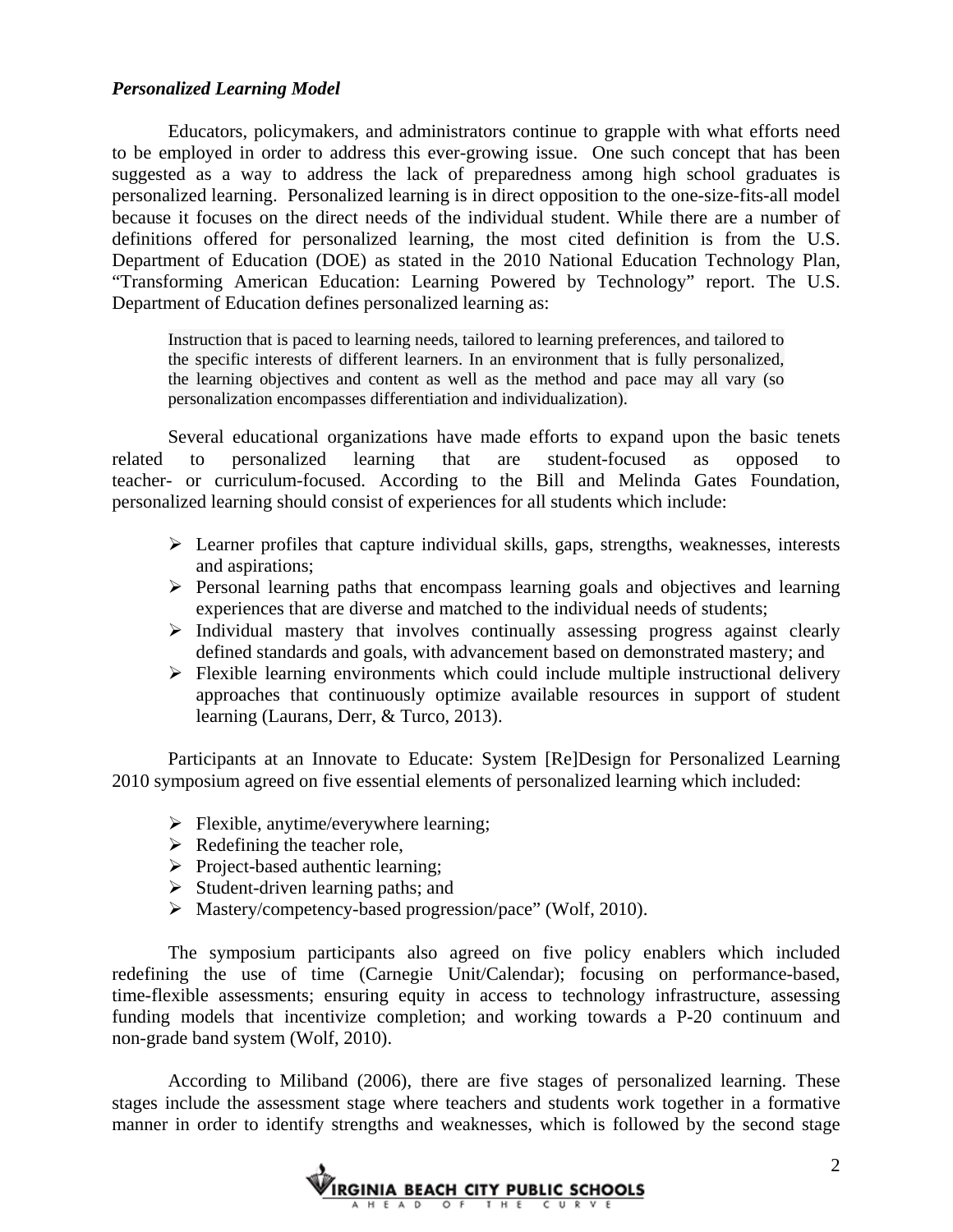which consists of teaching and learning that allows teachers and students the opportunity to select learning strategies. The third stage is the curriculum choice stage which allows students to choose the curriculum which creates a pathway for student choice. The fourth stage is a radical departure from a typical education model and is based on student progress, and, in addition, provides teachers the flexibility to choose their own teaching strategies. The final stage is education beyond the classroom which allows for the use of social and community connections, permitting students to personalize their surroundings (with assistance from the teacher, when needed) to create their ideal learning environment.

The Association of Personalized Learning Schools and Services (APLUS+) provided their framework for personalized learning which included key concepts such as:

- $\triangleright$  Putting the needs of students first;
- $\triangleright$  Tailoring learning plans to individual students;
- $\triangleright$  Supporting students in reaching their potential;
- $\triangleright$  Providing flexibility in how, what, when, and where students learn;
- $\triangleright$  Supporting parent involvement in student learning;
- $\triangleright$  Encouraging relationships between student, parent, teacher, school, and community;
- $\triangleright$  Preparing students to be life-long learners; and
- $\triangleright$  Engaging and motivating students by supporting their learning in a way that is relevant to each student's life, interests, and goals.

Among these various definitions and frameworks for personalized learning are similarities as well as a few differences depending on the focus of the organization. For example, participants at the Educate: System [Re]Design for Personalized Learning symposium framework do not include the role of the parent, community, or the relationship between teachers, parents, and students. However, these features are included in the Association of Personalized Learning Schools and Services' definition and to a lesser extent Miliband's framework (Hanover, 2012).

In an effort to delineate personalized learning, discussions have centered on how personalized learning is different from other customized learning models. While the concept of customized learning is not new to educators who are familiar with terms such as "individualized learning" and differentiation of instruction," personalized learning is viewed as a more comprehensive idea, even though the terms are sometimes used interchangeably (McLester, 2011). As indicated previously, the U.S. Department of Education (DOE) provides a definition for personalized learning, but in an effort to clarify the meaning of personalized learning, the DOE juxtaposition the definition for personalized learning with other customized learning models, which are outlined in Table 1. According to the DOE's definition, personalized learning encompasses differentiated and individualized learning and is tailored to the learning preferences and specific interests of each student as compared to other customized learning models.

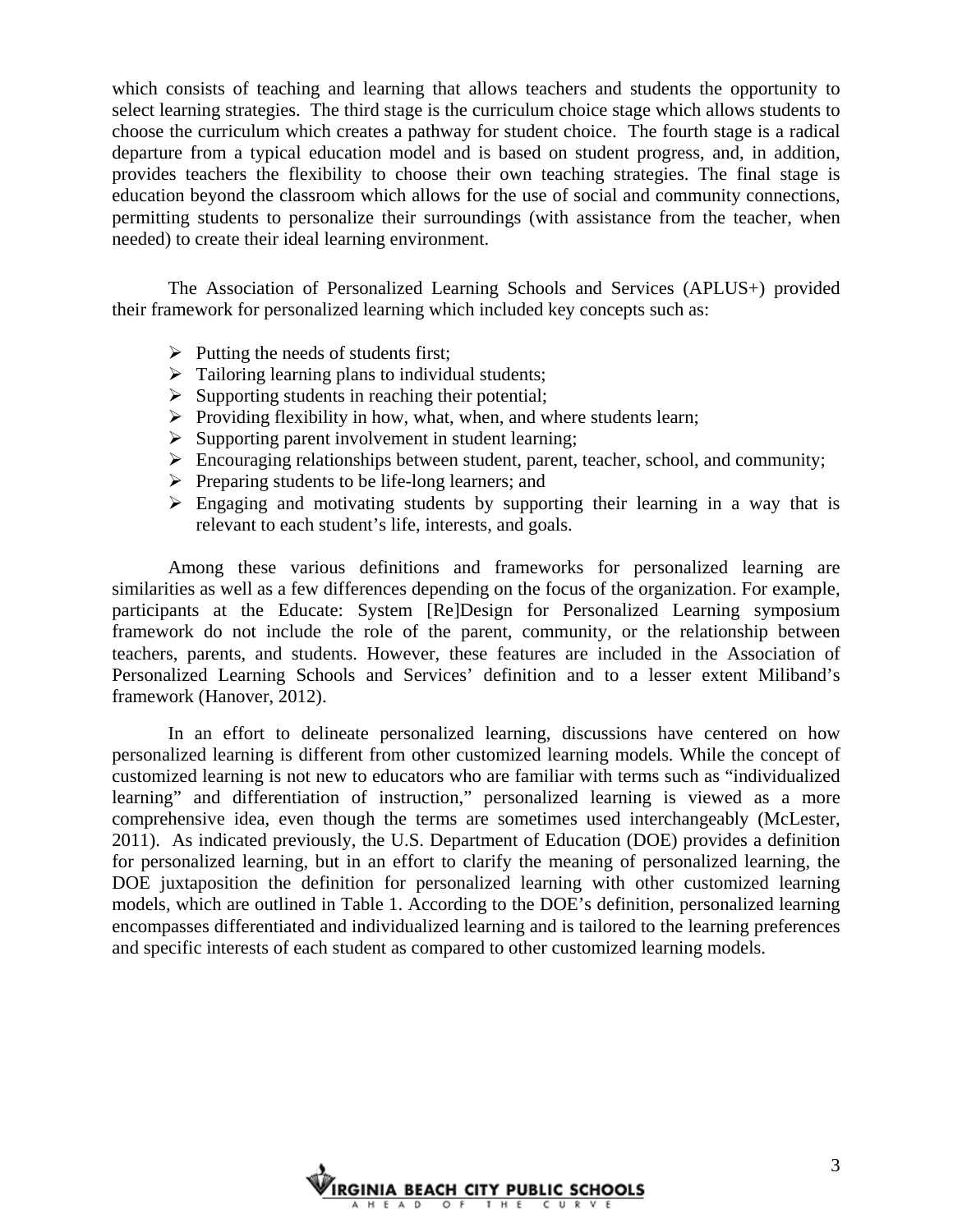## **Table 1**

| <b>Personalized Learning</b>                                                                                                                                                                                                                                                                                                                                                | <b>Differentiated Learning</b>                                                                                                                                                                                                                                                                                 | <b>Individualized Learning</b>                                                                                                                                                                                                                                                                                                                                                                                                  |
|-----------------------------------------------------------------------------------------------------------------------------------------------------------------------------------------------------------------------------------------------------------------------------------------------------------------------------------------------------------------------------|----------------------------------------------------------------------------------------------------------------------------------------------------------------------------------------------------------------------------------------------------------------------------------------------------------------|---------------------------------------------------------------------------------------------------------------------------------------------------------------------------------------------------------------------------------------------------------------------------------------------------------------------------------------------------------------------------------------------------------------------------------|
| Instruction that is paced to learning<br>needs, tailored to learning preferences,<br>and tailored to the specific interests of<br>different learners. In an environment<br>that is fully personalized, the learning<br>objectives and content as well as the<br>method and pace may all vary<br>(so personalization encompasses)<br>differentiation and individualization). | Instruction that is tailored to the learning<br>preferences of different learners.<br>Learning goals are the same for all<br>students, but the method or approach of<br>instruction varies according to the<br>preferences of each student or what<br>research has found works best for<br>students like them. | Instruction that is paced to the learning<br>needs of different learners. Learning<br>goals are the same for all students, but<br>students can progress through the<br>material at different speeds according to<br>their learning needs. For example,<br>students might take longer to progress<br>through a given topic, skip topics that<br>cover information they already know, or<br>repeat topics they need more help on. |

Source: U.S. Department of Education

In addition to the DOE's efforts to distinguish the differences among various customized learning models, educational researchers have also provided insight into the differences among customized models. According to Joel Rose, the founder of New York City's pioneering School of One math program, the difference between personalized learning and individualized and differentiated learning is that personalized learning makes the student the primary focus. He further contends that personalized learning is different because it involves "a learner's needs, abilities, aptitudes, motivations, interests, skill levels, and most successful learning situations [that are then] combined to provide a 360-degree view that reveals his or her best pathway to success" (McLester, 2011, p.31). Bray and McClaskey (2013b) developed a chart that delineates the differences between personalized, differentiated, and individualized learning. Bray and McClaskey indicate that the primary difference is that personalized learning is student- or learner-centered, while differentiation and individualization are teacher-centered. In order to illustrate how personalized learning is different from differentiated and individualized learning, the authors provide examples of how instruction occurs within each model. Within the individualized learning model, the teacher accommodates the student's learning needs by customizing instruction and is responsible for modifying the instruction based on individual student needs. In the differentiated learning environment, the teacher provides instruction based on the learning needs of different groups of learners and is responsible for adapting instruction based on the needs of diverse groups of students. With individualized and differentiated learning, learning is monitored based on the Carnegie unit or seat time as well as grade level. In contrast, personalized learning begins with the student. Within this model, the student is an active participant in the design of their learning, and the student is responsible for choosing how and what they learn with the teacher. Further, with personalization, learning is demonstrated through the master of content within a competency-based system (Bray & McClaskey, 2013b).

In addition to the numerous definitions and frameworks for personalized learning and the discussions delineating the differences among personalized learning models compared to other customized models, many educators also used concepts to distinguish personalized learning from the current educational system. According to some educators, one fundamental reason for the inadequate preparation of high school graduates is the structure of the current educational system. Many view personalized learning as a viable option in place of the current one-size-fits-all model. Table 2 compares the current educational model to the personalized learning model. The "differences between the two models do not represent minor changes but more of a transformative systems restructure" (Wolf, 2010, p.8). Table 2 underlines the extended reach of the personalized learning system, as the system considers the many ways to change as well as improve generally every aspect of the current educational model (Hanover, 2012).

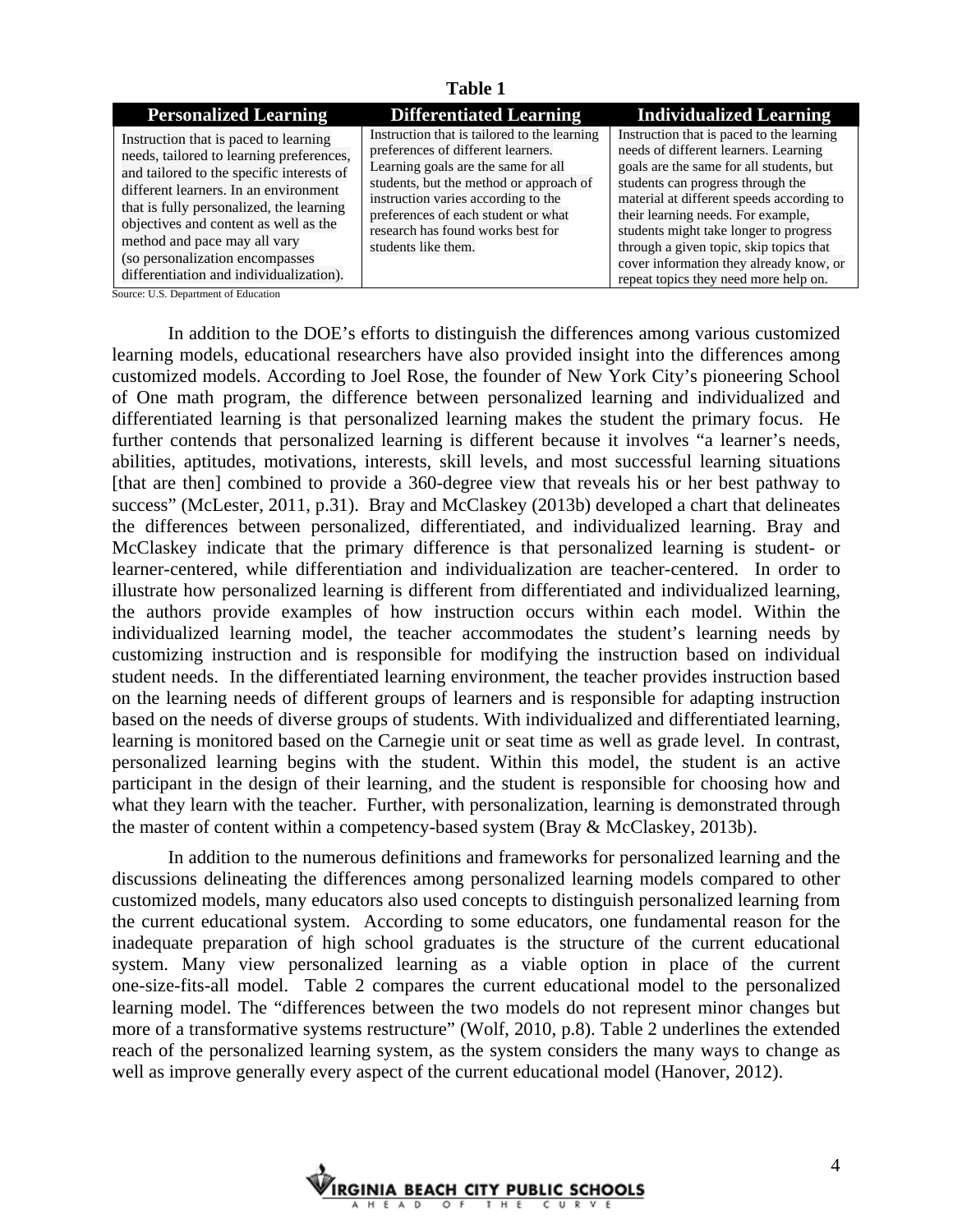| <b>Current System</b>                               | <b>Personalized Learning System</b>                   |  |
|-----------------------------------------------------|-------------------------------------------------------|--|
| <b>Mass Production</b>                              | <b>Mass Customization</b>                             |  |
|                                                     | Time Variable/Achievement Constant;                   |  |
| Time Constant/Achievement Variable; Seat Time       | Mastery/Competency Based (with concern for student    |  |
|                                                     | readiness for learning new/advanced concepts)         |  |
| Industrial Age, Assembly-Line, Common-Pace          | Knowledge Age, Individualized, Variable-Pace Learning |  |
| <b>Instructional Model</b>                          | Model                                                 |  |
|                                                     | Ongoing, Embedded, and Dynamic Assessment of          |  |
| End of Year/Course Assessment of Knowledge          | Knowledge/Skills, Learning Styles, and Interests      |  |
| <b>Institution/Teacher Centered</b>                 | Student-Centered                                      |  |
| Fixed Place; School-Based                           | Anywhere and Everywhere; Mobile                       |  |
| Academics Addressed in Isolation                    | Learning Plan Recognizes and Integrates "Whole Child" |  |
|                                                     | range of social, emotional and physical needs         |  |
| Fixed Time; September-June; 9 a.m. - 3 p.m.         | Flexible Schedule; Anytime; 24/7/365; Extra Time as   |  |
|                                                     | Needed                                                |  |
| One-Size-Fits-All Instruction/Resources             | Differentiated Instruction                            |  |
| Teach the Content; Sage at the Stage                | Teach the Student; Guide at the Side; Collaborative   |  |
|                                                     | Learning Communities                                  |  |
| Comprehensive Teacher Role                          | Differentiated and Specialized Teacher Roles          |  |
| Geographically Determined and Limited Instructional | Virtually Unlimited, Multiple Instructional Sources   |  |
| Sources (Teacher and Textbook)                      | (Online Resources and Experts)                        |  |
| Limited/Common System Determined                    | Unique Student Voiced Curriculum-to-Life Path         |  |
| Curriculum-to-Life Path                             |                                                       |  |
| Limited and Locked Student Report Card              | Portable Electronic Student Portfolio Record          |  |
| Printed, Static Text as Dominant Content Medium     | Digital, Interactive Resources as Dominant Content    |  |
|                                                     | Medium                                                |  |
| Isolated Data and Learning Objects                  | Interoperable Data and Unbundled Learning Objects     |  |
| Physical/Face-to-Face Learning                      | Online Learning Platform to Enable Blended Learning   |  |
| <b>Informal Learning Disconnected</b>               | <b>Informal Learning Integrated</b>                   |  |

**Table 2** 

Source: Software & Information Industry Association. (2010, November). Innovate to Educate: System [Re]Design for Personalized Learning; A Report from the 2010 Symposium. In collaboration with ASCD and the Council of Chief State School Officers. Washington, DC. Author: Mary Ann Wolf.

Having reviewed the various perceptions, definitions, and frameworks related to personalized learning, there appears to be several overarching broad concepts that are woven into most of the definitions and frameworks for personalized learning. These concepts are usually mentioned directly or indirectly in describing personalized learning. These themes include:

- $\triangleright$  A focus on the student/learner (student-centric)
- $\triangleright$  A consideration for flexibility in the pace and location of learning
- $\triangleright$  Instruction that is tailored to learner preferences, learning patterns, and needs
- $\triangleright$  Shared ownership for learning
- $\triangleright$  Continuous monitoring of student progress
- $\triangleright$  Using assessment data to inform instruction
- $\triangleright$  Individual student learning plans.

With an overall understanding of what constitutes personalized learning, educators can utilize these general themes to infuse and restructure the learning environment to provide valuable instruction to all students in preparation for high school and beyond (Gatner Consulting, 2013). At the heart of personalized learning is a shift from teaching content to teaching students who are active participants in their learning, and while there are several strategies and components that are essential in effectively implementing personalized learning (assessments and grading, facilities and space, time and pace), two of the most central elements relate to the role of technology and the role of teachers.

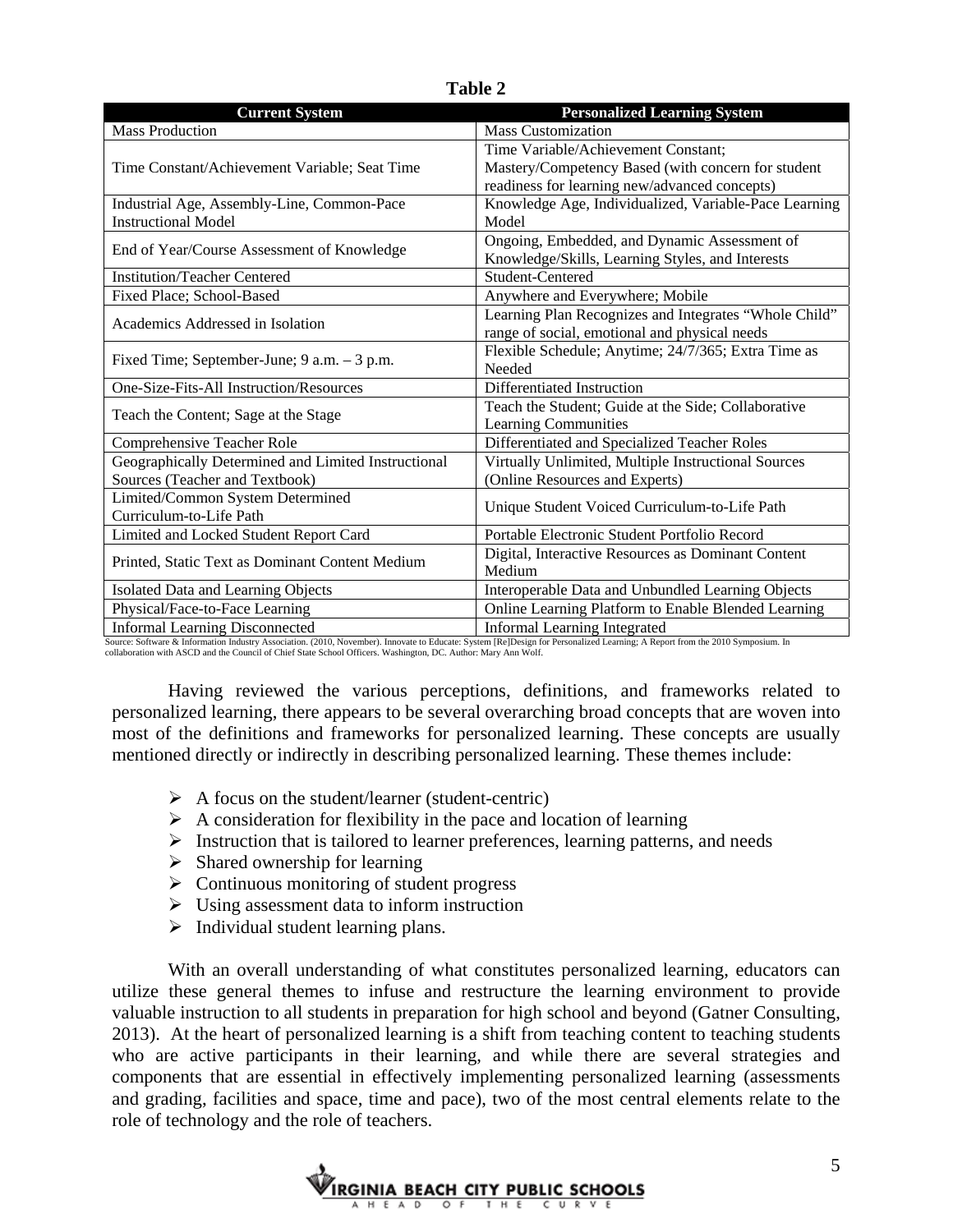#### *Role of Technology*

The use of technology allows for flexible pacing; personalized instruction; immediate interventions; anywhere, anytime learning; and offers students control of their learning. According to the U.S. Department of Education's National Educational Technology Plan, technology can be used "to provide engaging and powerful learning experiences, content, and resources and assessments that measure student achievement in more complete, authentic, and meaningful ways" (U.S. Department of Education, 2010, p.7). Mary Wolf, an educational consultant and advisor to the U.S. Department of Education, indicated that while personalized learning "has and can take place without technology, [it would be difficult] at scale" (Wolf, 2010, p.10).

Mobile devices, adaptive learning programs, feedback systems, data backpacks (electronic student records), and online learning are just a few examples of how technology is currently being used to implement personalized learning. More K-12 schools are considering or have adopted the bring-your-own-device (BYOD) strategy in order to make the 1:1 device-to-student ratio a reality. Tablet adoption has increased with several educational apps available as well as customized versions that are appropriate for educational purposes and safe for student and teacher use. In addition to mobile devices such as tablets, adaptive learning technologies are also revolutionizing educational software offerings. Adaptive learning programs focus on the students' learning styles, deficiencies, and strengths by employing interesting game-like platforms to assist students in grasping new material. The programs also record students' "scores, speed and accuracy, delays, lags, drop-offs and keystrokes. Formative assessments are collected by the program and then used to customize learning on the fly, giving students new tasks based on results, interest and learning style" (Center for Digital Education, 2013, p.11). Results from the adaptive learning programs can identify students who could be placed in small groups for specialized instruction.

Bailey, Carter, Schneider, and Ark (2012) propose two data repository systems that would be able to efficiently handle personalized student records—the data backpack and the Learner Profile. The data backpack is an expanded electronic student record: an official transcript that follows a student through every change—grade to grade and school to school. The data backpack includes traditional data such as demographic information, state testing data, and supplementary student supports. In addition, the backpack would include student achievement data such as a grade book of standards-based performance data and a portfolio of personal bests. Data found in the data backpack could provide a context for attendance, behavior patterns, supplementary support services, grades, and other performance information such as proficiency scores and learning gains. The Learner Profile would contain information specific to each student such as sources of motivation and a college/career readiness tracker. These two systems working together would ensure that personalized learning began at an early stage for all students and would assist students in charting their personalized pathway toward college and career readiness.

Online learning, including hybrid or blended learning, is yet another educational strategy that incorporates technology to provide flexible, anytime, and anywhere learning opportunities. Advocates of blended learning argue that the education system is failing to keep up with the 21st century. The chief executive of a New York City school remarked "the idea that every iota of learning needs to come through an adult at the front of a room is very 18th century. We know kids can also learn online, in groups, or through virtual tutors or live ones" (Linn, 2010, p.36). This remark is indicative of the tenants associated with blended learning. Blended learning is defined as anytime a student learns at least in part at a supervised brick-and-mortar location

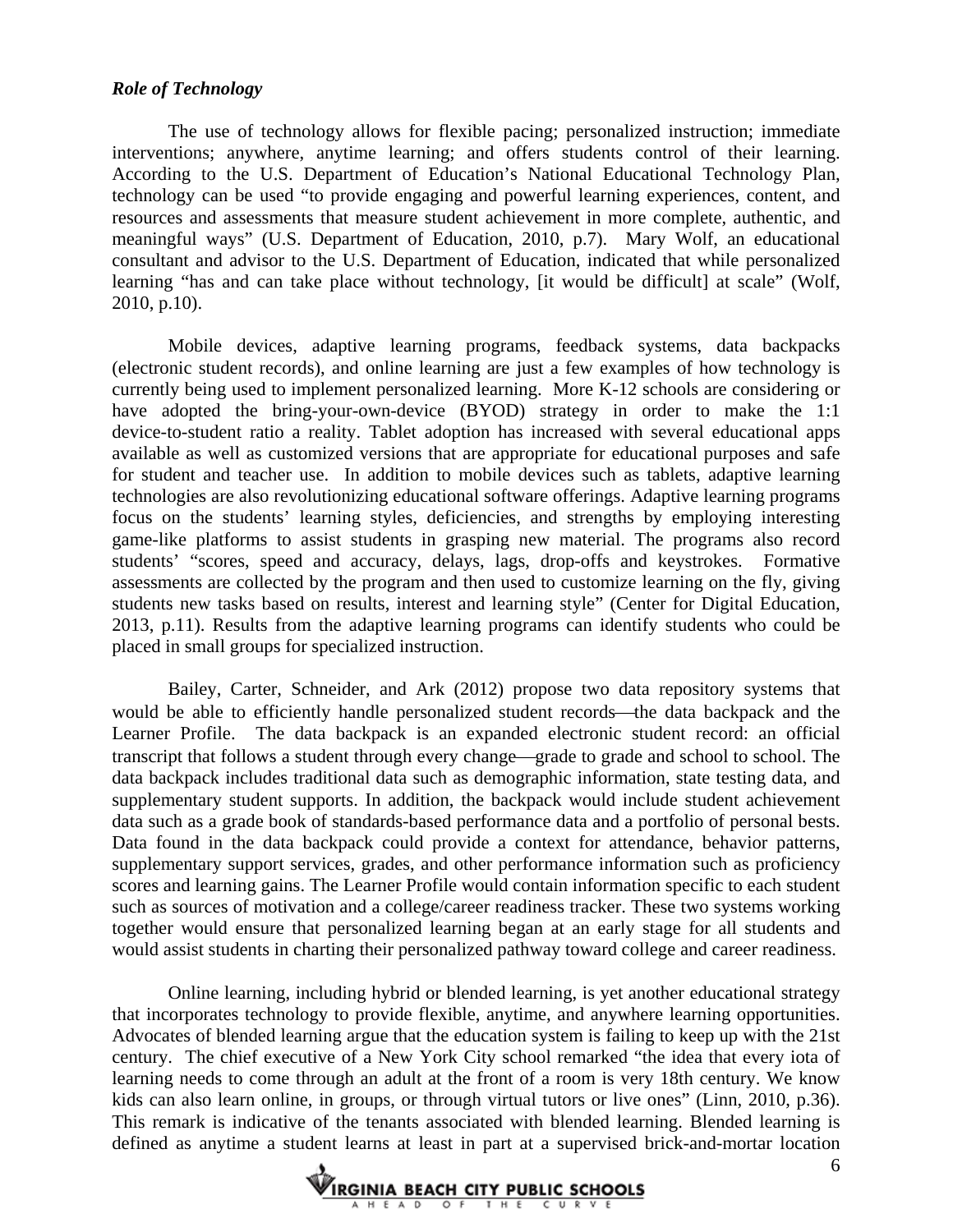away from home and in part through online delivery with some element of student control over time, place, path, and/or pace (Horn & Staker, 2011). Patrick, Kennedy, and Powell (2013) outline what blended learning entails by denoting what the learning strategy is not.

Blended learning is not teachers simply putting lesson plans online or content resources online. It is not just having teachers recording lessons so that all students do the exact same lesson in the same format with the same pacing each day. While there may be certain educational benefits to these examples of integrating technology in education, such as increased learner engagement, the concept and definition of blended learning is more focused on transformation of instructional models toward student-centered learning (Patrick, et al., 2013, p.14).

In the simplest terms, blended learning environments provide students with opportunities to develop critical thinking, problem solving, communication, collaboration, and global awareness by extending teaching and learning beyond the classroom walls (Hanover, 2012). The concept of blended learning can be fractioned into four models: rotation, flex, a la carte, and enriched virtual. The rotation model allows students to spend one period in an online-learning room for concept introduction and one period in a traditional classroom for application and reinforcement. For the flex model, students are able to move on an individually customized, fluid schedule among various learning modalities. The majority of instruction is delivered through online content, and teachers plan face-to-face support on a flexible and adaptive basis. The a la carte model allows students to take one or more courses entirely online with an online teacher of record and at the same time continue to have brick-and-mortar educational experiences. The enriched virtual model is a "whole-school experience in which within each course (e.g., math), students divide their time between attending a brick-and-mortar campus and learning remotely using online delivery of content and instruction" (Patrick, et al., 2013, p.13).

The literature points to several benefits of blended learning for K-12 schools in addition to providing instruction tailored to individual levels, learning styles, and interests. Additional benefits include the opportunity to add core courses, advanced placement, dual credit, foreign language, and other selective courses; offering sessions in 9-, 12-, and 16-week blocks; adding highly qualified faculty to school districts; providing students another opportunity for credit recovery; reducing scheduling conflicts; and easing the costs associated with medically homebound students (Werth, Werth, & Kellerer, 2013). Blended learning addresses these challenges since it is rooted in personalized instruction that is tailored to the specific needs of students and allows students to have instruction that is not always tied to the physical classroom setting (Lips, 2010). Results from a U.S. Department of Education's study on K-12 online educational programming suggested that blended instruction has a positive impact on learning and found that "students in online conditions performed modestly better, on average, than those learning the same material through traditional face-to-face instruction" while "instruction combining online and face-to-face elements had a larger advantage relative to purely face-to-face instruction than did purely online instruction" (Means, Toyama, Murphy, Bakia, & Jones, 2010, p.xiv-xv). Blended learning also assists in the preparation of students for postsecondary education and employment. Within this educational strategy, students are introduced to 21st century skills such as acquiring information, analyzing data, and applying knowledge. Teachers work with students to help them "develop digital media and research literacy skills as students gather, authenticate, validate, synthesize, and present information they need to solve problems" (Watson, Murin, Vashaw, Gemin, & Rapp, 2010, p.53).

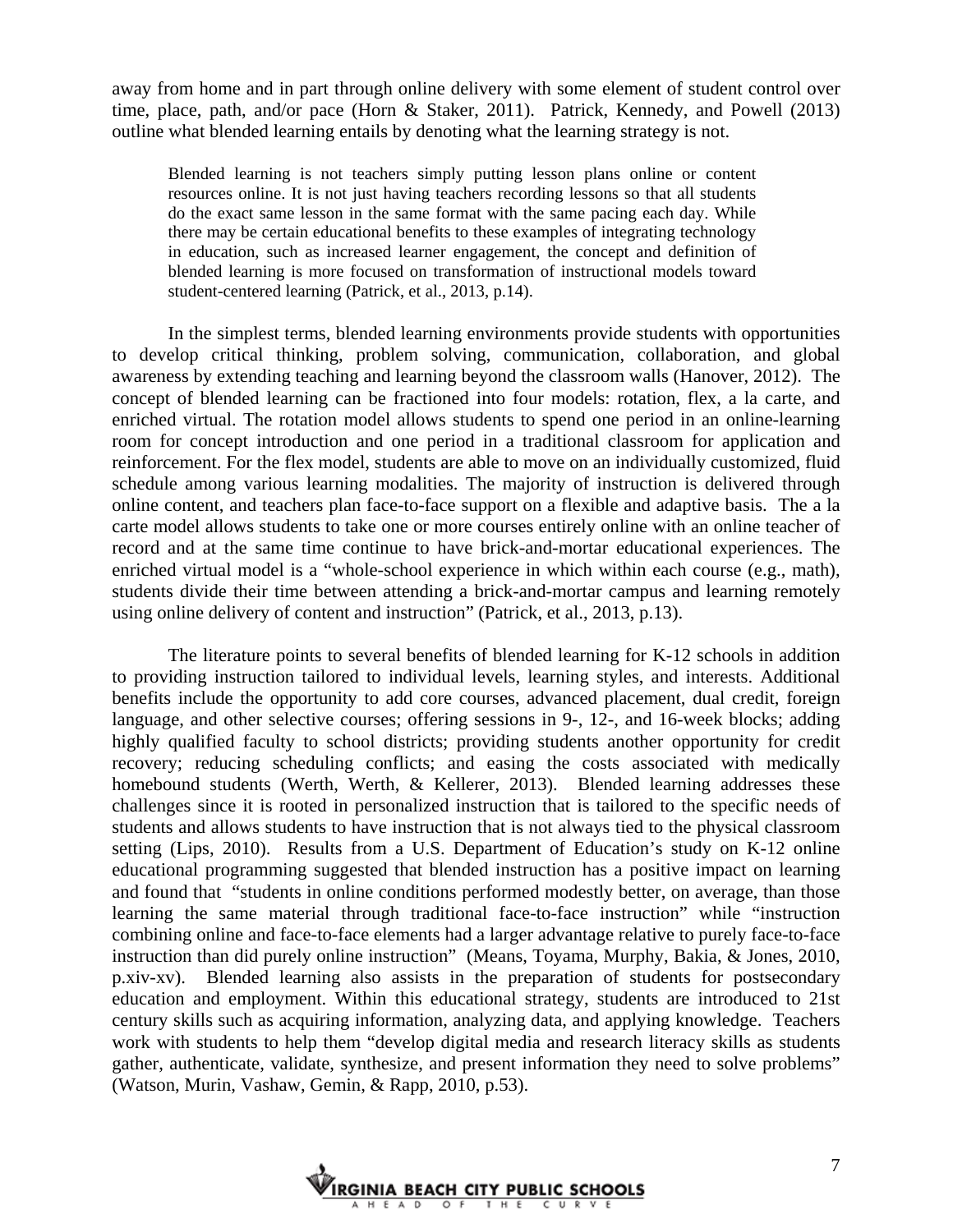Personalized learning coupled with technology can improve student engagement. Project RED, an organization that studies what factors contribute to the successful implementation of technology, discovered that intervention classes that included technology geared towards English Language Learners, Title I schools, special education students, and those students who struggle with reading were successful because the technology allowed students to move at their own pace, such as with electronic curriculum (Center for Digital Education, 2013). In addition, a paper entitled "Unleashing the Future: Educators 'Speak Up'" (2010) focused on the use of emerging technologies for learning. Within the paper, teachers reported that technology increased factors of student engagement such as cognitive, affective, behavioral, academic, and social engagement. Further, the paper stated that outcomes of increased access to technology in classrooms increased various components of student engagement, "such as taking initiative and responsibility for learning, using resources wisely, time on task, and having interest and desire to pursue information and learn in and beyond classrooms" (Project Tomorrow, 2010; Taylor & Parsons, 2011).

#### *Role of Teachers*

Personalized learning is a transformation of the "one-size-fits-all" educational model and will require a paradigm shift in the role that teachers play in implementing it. In this new role as facilitators, teachers are not expected to be "all-knowing providers of information, but instead are needed as coaches and guides, leading students to actively find their own knowledge." Personalized learning is a model that requires teachers to be facilitators as well as part of a collaborative team that works with a larger group of students. These new expanded roles for teachers are a significant departure from the way teachers have been trained to teach as well as how they were taught as children. Changing the role of the teacher will require ownership among teachers. Teacher contracts and other regulatory constraints may also need to be addressed to provide the flexibility in a teacher's role needed to make this dramatic shift in instruction (Center for Digital Education, 2013, p.20; Wolf, 2010).

Bray and McClaskey (2013a) offer a framework of how this new facilitative role for teachers would look in a personalized learning setting. It's a framework or process that requires an inclusion of the "voice and choice of the student." The first stage of Bray and McClaskey's process involves determining each learner's needs to garner an understanding of the student's strengths, challenges, aptitudes, interests, talents, aspirations as well as his/her preferences for accessing and processing information, how the student prefers to engage with the content, and how the student prefers to express what he/she knows and understands. The next stage includes using the information from stage one to redesign the instructional environment to support the best way in which the learner acquires information. For example, if a learner is fidgety and has trouble sitting still, then the learning environment may include an area to pace with high desks, or if a learner cannot sequence what is occurring in a story, the learning environment may include a teacher area with an interactive whiteboard. The framework's next stage includes the creation of instructional goals, methods, and assessments using a variety of flexible approaches that work for everyone. "If you are going to transform learning so learners have a voice and a choice, you involve them in unpacking and how they meet standards when learners co-design their learning strategies, they become better prepared for college and the workforce because they are more engaged in the learning process and can continue to use these skills throughout their life" (McClaskey, 2013, p.18).

Personalized learning is a model that aims to include the learning styles, needs, and motivations for each individual student. The teacher-student relationship helps to foster an

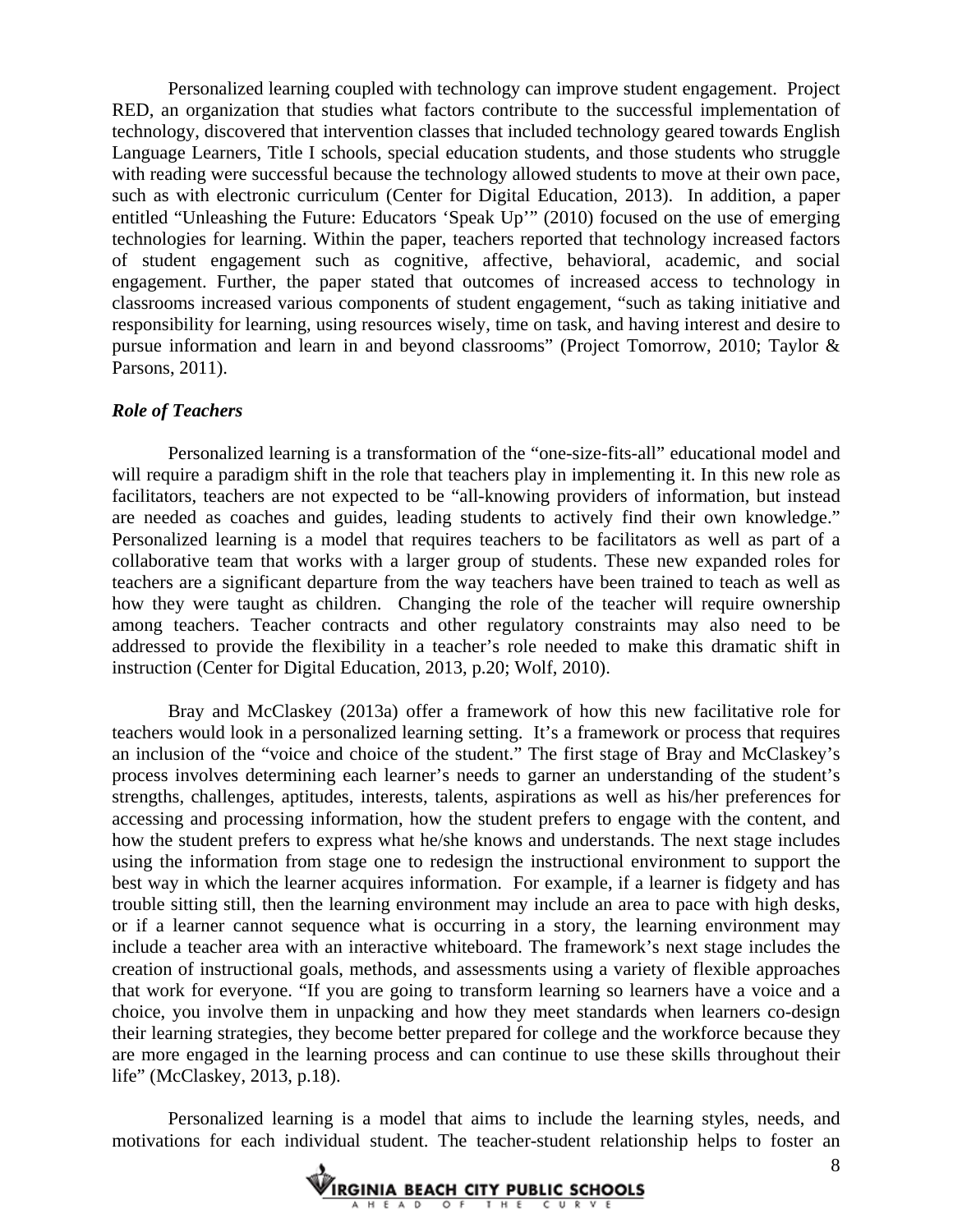environment in which the individualistic value of all students is properly addressed. Advisories are used as a means to strengthen the teacher-student relationship and to ensure that every student in the school building is known well by at least one adult. As indicated by one school system, advisories are "for students to have someone in their corner, day after day, no matter what challenges present themselves" (Dumartino & Clarke, 2008, p.18). The concept of an "advisory" is based on an arrangement in which an adult and a small group of students meet on a regular basis in a noncontent-specific setting to address the academic and emotional needs of students and to "foster a more supportive school climate overall" (McClure, Yonezawa, & Jones, 2010, p.5). As students move from grade to grade, they encounter increasing complexity. Students indicated that what helped them flourish, in spite of the challenges, were the relationships they developed with adults in their schools. When there are opportunities for students to connect with adults who view these relationships with a "spirit of caring, empathy, generosity, respect, reciprocity and a genuine desire to know students personally, they can make a unique contribution to young peoples' emerging adaptive capacity, self-sufficiency, resiliency, confidence, and knowledge of themselves as learners" (Taylor & Parsons, 2011, p.10).

The National High School Alliance (2005) supports the creation of advisories as well as similar relationship-building structures that leads to an increase in higher student achievement. When coupled with personalized learning plans, "portfolios, student-led conferences, project-based learning, and student exhibitions, the advisory becomes the hub of quality relationships that catalyze student learning in a school." Advisory activities could include revisiting student's personalized learning plans where the advisor checks the student's progress and ascertains whether the student needs any additional support. Activities could also include tutoring; in-class advice on such matters as course schedules and the postsecondary transition (e.g., college applications, senior exhibitions); and counseling and mentoring (Champeau, 2011, p.38; Yonezawa, McClure, & Jones, 2012).

In addition to advisories, teachers are closely involved in assisting students with their personalized learning plans. Personalized learning plans, or individual learning plans, are developed by students generally in collaboration with teachers as well as parents and are based on a "student's talents, interests, and aspirations" as a way to assist them in achieving their learning goals, mainly at the middle school and high school levels (Dumartino and Clarke, 2008, p.36). Personalized learning plans, or PLPs, are centered on the belief that students will be more motivated to learn, more engaged, will achieve more in school, and will feel a stronger sense of ownership over their education if they decide what they want to learn, how they are going to learn it, and the reasons they need to learn it to achieve their personal goals. According to the Great Schools Partnership organization (2013), generally, PLPs tend to include the following features:

- $\triangleright$  Personal life aspirations, particularly collegiate and career goals
- $\triangleright$  Learning strengths and weaknesses
- $\triangleright$  Specific learning gaps or skill deficiencies that need to be addressed
- $\triangleright$  Personal interests, passions, pursuits, and hobbies, and ideas regarding ways to integrate those interests into a student's education
- $\triangleright$  Outline of a personal educational program that would allow achievement of educational and aspirational goals and the meeting of state standard requirements and credit/course requirements for graduation
- $\triangleright$  Major learning accomplishments or milestones

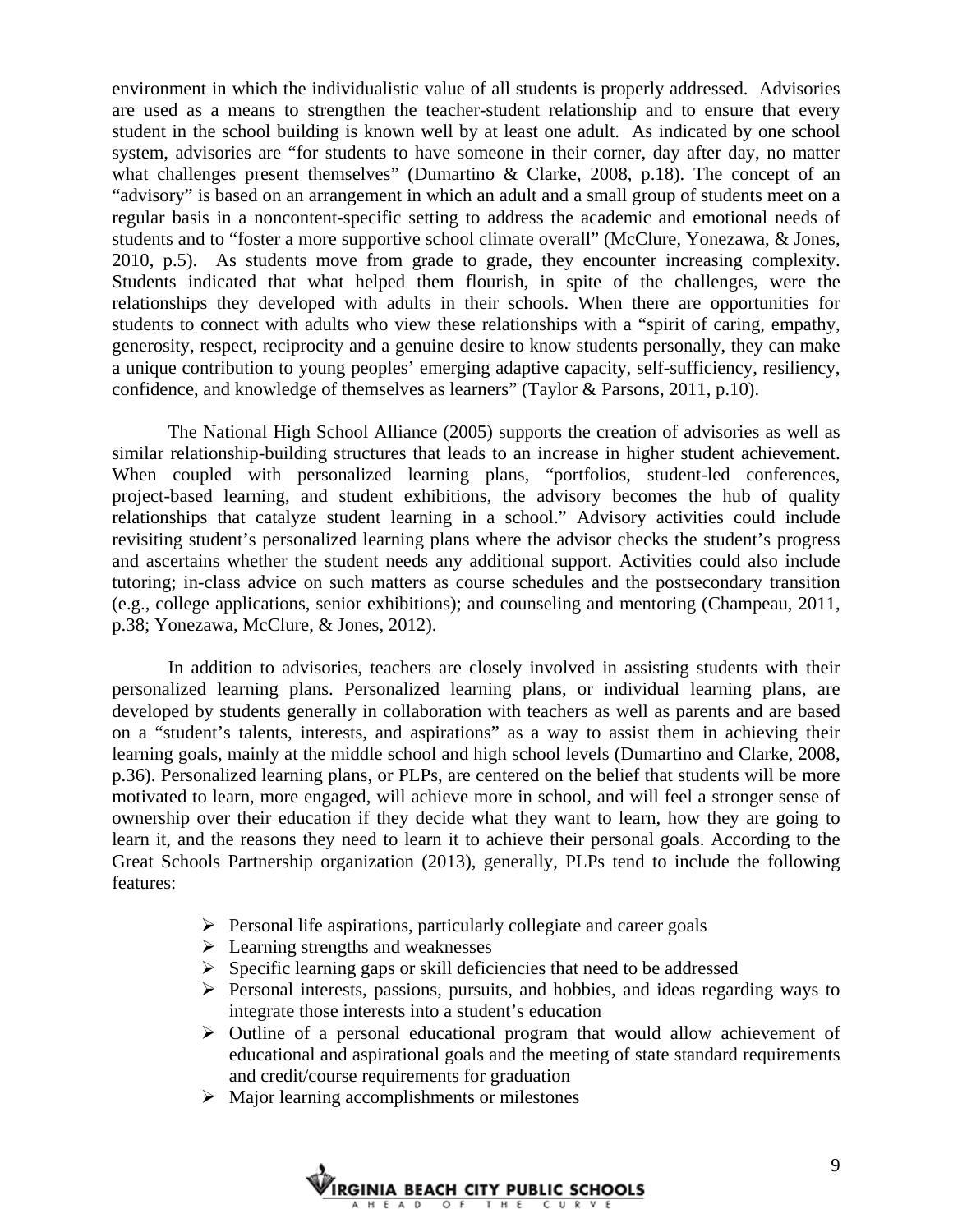In a survey of students, parents, and teachers conducted to determine the effectiveness and value of PLPs, all three groups perceived engaging in PLPs as valuable and contributing to students selecting more rigorous coursework; improving the connections between teachers, students, and parents; increasing access to a wider range of career exploration activities; clarifying postsecondary college and training opportunities; and increasing academic motivation, goal-setting, and career search competence (Solberg, Phelps, Haakenson, Durham, & Joe Timmons, 2012).

#### **SUMMARY**

The personalized learning model has become a focus of educators and policy makers. Based on a review of the literature, there were several overarching concepts woven into most of the definitions and frameworks for personalized learning. These themes included a focus on the student or learner being an active participant in his or her learning. Further, within personalized learning models, there is flexibility in the pace and location of learning; instruction tailored to learner preferences, learning patterns, and needs; shared ownership for learning; continuous monitoring of student progress; use of assessment data to inform instruction; and individual student learning plans.

This literature review also provided a brief synopsis of how technologies such as mobile devices, adaptive learning programs, feedback systems, data backpacks, and online learning as well as the facilitative role of teachers, advisories, and personalized learning plans relate to the personalized learning model. Seen by some in the educational field as a much needed anecdote to the ills of the current educational system, personalized learning continues to "challenge every aspect of the traditional school culture, including what is taught, how it is taught, and where it is taught" (Tanenbaum, Le Floch, & Boyle, 2013, p.1). In addressing such a challenge, various efforts are being employed that include technologies ranging from mobile devices to online learning, as well as shifting the role of teachers.

Educators have identified the changing role of the teacher as critical in achieving the authentic, student-centered approach required for personalized learning. To this end, teachers will require support through ongoing as well as sustainable professional development in order to acquire the needed skills to implement personalized learning. Educators agree that for teachers to bridge the gap between students and the personalized learning approach, they will need "a comprehensive set of tools and resources, easy access to data, curriculum and content resources, and technology to implement the lessons and resources. Additionally, teachers, administrators, and other educators need professional development, models, and peer support for changing their role as educators and how they interact with students" (Wolf, 2010, p.28).

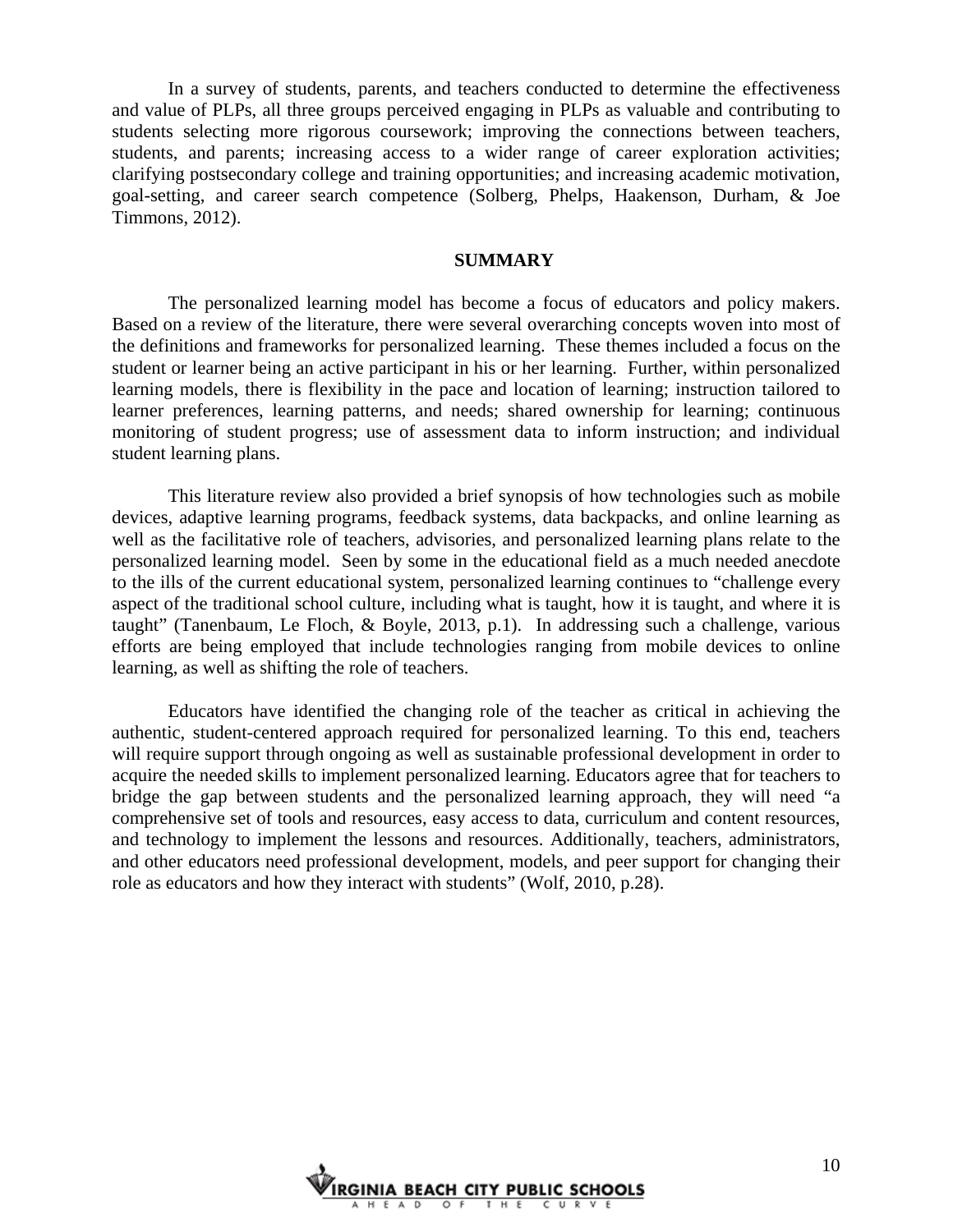#### **REFERENCES**

- Bailey, J., Carter, S., Schneider, C., & Ark, T. (2012). *Data backpacks: Portable records and learner profiles*. Digital Learning Now.
- Barnes, W., Slate, J., & Rojas-LeBouef, A. (2010). College-readiness and academic preparedness: The same concepts? *Current Issues in Education, 13*(4). Retrieved from http://cie.asu.edu/ojs/index.php/cieatasu/article/view/678/56
- Berliner, D. (2006). Our impoverished view of educational research. *Teachers College Record,*108(6), pp.949-995.
- Bray, B., & McClaskey, K. (2013a). A step-by-step guide to personalize learning. Learning and leading with technology. *International Society for Technology in Education,* 40(7), pp.12-19. Retrieved from http://www.learningandleading-digital.com/learning\_leading/201305#pg14
- Bray, B., & McClaskey, K. (2013b). *Personalization vs. differentiation vs. individualization report*. Retrieved from http://www.slideshare.net/bbray/personalization-vs-differentiation-vsindividualization?utm\_source=slideshow02&utm\_medium=ssemail&utm\_campaign=share\_s lideshow
- Center for Digital Education. (2013).*A Roadmap to digitally delivered education*. Retrieved from http://www.centerdigitaled.com/paper/a-roadmap-to-digitally-delivered-education.html
- Champeau, R. (2011). Great relationships great education. *Principal leadership*, 11(7), pp.38-40.
- Dumartino, J., & Clarke, J. (2008). *Personalizing the high school experience for each student*. Alexandria, VA: Association for Supervision and Curriculum Development.
- Gartner Consulting. (2013). *Personalized learning business case development and roadmap: Phase 1 – Personalized learning landscape briefing*. PowerPoint presentation presented to the Fulton County School District, Atlanta GA.
- Great Schools Partnership. (2013). *Glossary of education reform*. Retrieved from http://edglossary.org/personal-learning-plan/
- Horn, M. & Staker, H. (2011). *The Rise of K–12 Blended Learning*. Innosight Institute, Inc. Retrieved from http://goodwin.cmswiki.wikispaces.net/file/view/The-Rise-of-K-12-Blended-Learning.pdf
- Laurans, E., Derr, K., & Turco, J. (2013). *The state of personalized learning in districts: Research Overview*. The Parthenon Group and Bill & Melinda Gates Foundation.
- Linn, C. (2010). *"School of one."* Architectural Record. Retrieved from http://archrecord.construction.com/schools/09 School of One.asp
- Lips, D. (2010). *"How online learning is revolutionizing K–12 education and benefiting students."* Backgrounder. Published by The Heritage Foundation. 1-9. Retrieved from http://www.eric.ed.gov/PDFS/ED509484.pdf

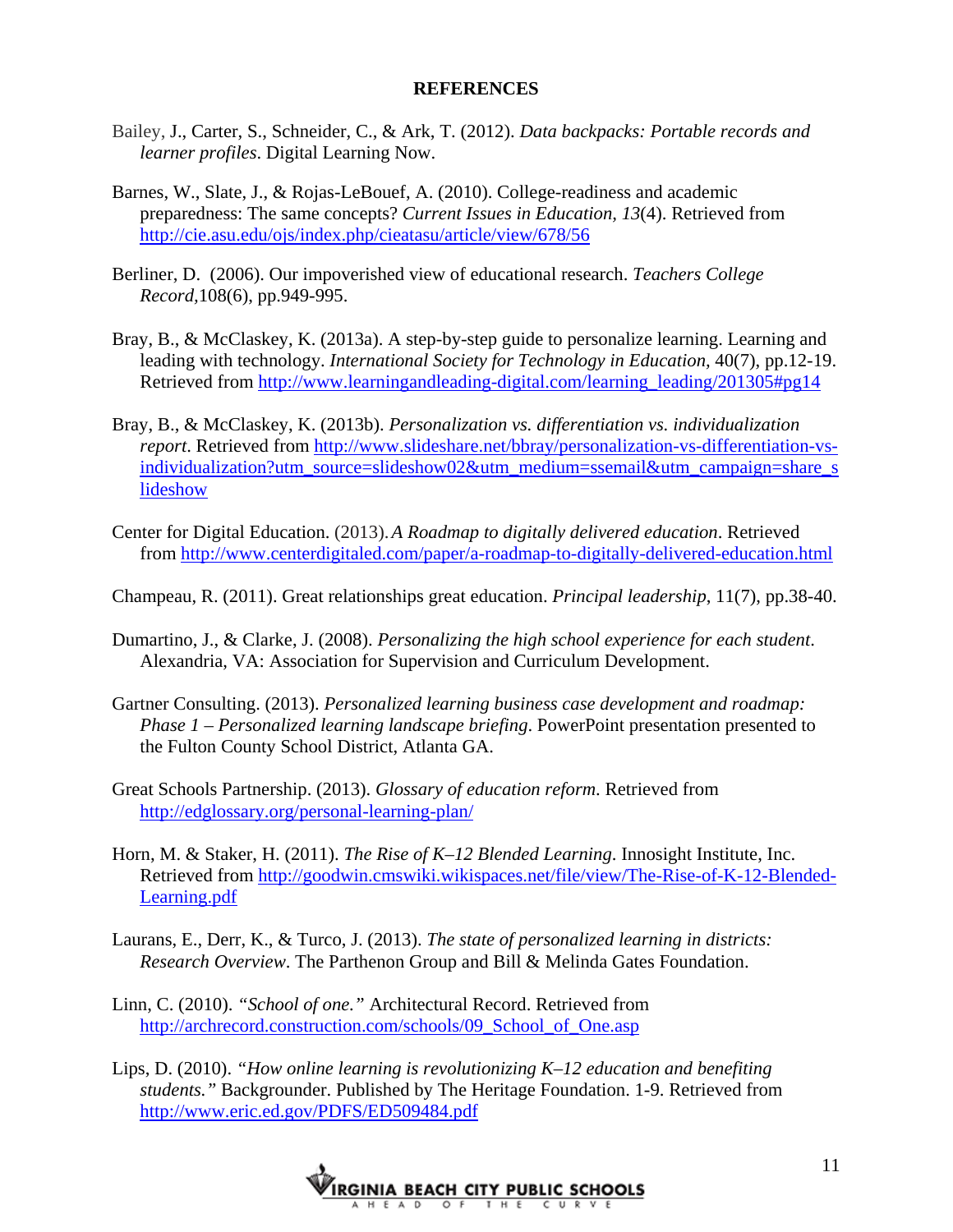- McClure, L., Yonezawa, S., & Jones, M. (2010). Can school structures improve teacher-student relationships? The relationship between advisory programs, personalization and students' academic achievement. *Education Policy Analysis Archives, Vol 18* (17). Retrieved from http://epaa.asu.edu/ojs/article/view/719/845
- McLester, S. (2011). Learning gets personal. *District Administration*, pp.30-45. Retrieved from http://www.districtadministration.com/article/learning-gets-personal
- Means, B., Toyama, Y., Murphy, R., Bakia, M., & Jones, K. (2010). Evaluation of evidence-based practices in online learning: A meta-analysis and review of online learning studies. *U.S. Department of Education.* xiv-xv. Retrieved from http://www2.ed.gov/rschstat/eval/tech/evidence-based-practices/finalreport.pdf
- Miliband, D. (2006). *Choice and voice in personalised learning. Schooling for tomorrow: Personalising education.* Paris, FR: Organization for Economic Cooperation & Development.
- National High School Alliance. (2005). *A call to action: Transforming high school for all youth*. Washington, DC: Institute of Educational Leadership, Inc. Retrieved from http://cte.ed.gov/nationalinitiatives/gandctools\_viewfile.cfm?d=600192
- Patrick, S., Kennedy, K., & Powell. A. (2013). *Mean what you say: Defining and integrating personalized, blended and competency education.* International Association for K-12 Online Learning.

"Personalized Learning Initiatives." (2012). *Hanover Research*. Washington, DC.

- Project Tomorrow. (2010). *Unleashing the future: educators "Speak Up" about the use of emerging technologies for learning. Speak up 2009 national findings.* Teachers, aspiring teachers & administrators. Retrieved from www.tomorrow.org/speakup/
- Ravitch, D. (2010). *The death and life of the great American school system: How testing and choice are undermining education.* New York, NY: Basic Books.
- Solberg, V., Phelps, L., Haakenson, K., Durham, J. & Timmons, J. (2012). The nature and use of individualized learning plans as a promising career intervention strategy. *Journal of Career Development,* 39(6), pp.500-514. Curators of the University of Missouri.
- Tanenbaum, C., Le Floch, K., & Boyle, A. (2013). *Are personalized learning environments the next wave of K–12 education reform?* American Institutes for Research. Retrieved from http://www.air.org/sites/default/files/AIR\_Personalized\_Learning\_Issue\_Paper\_2013.pdf
- Taylor, L. & Parsons, J. (2011). Improving student engagement. *Current issues in education.* 14(1). Retrieved from http://cie.asu.edu/ojs/index.php/cieatasu/article/viewFile/745/162
- U.S. Department of Education. (2010). *National education technology plan: Transforming american education: Learning powered by technology*. Retrieved from http://www.ed.gov/technology/draft-netp-2010/individualized-personalized-differentiatedinstruction